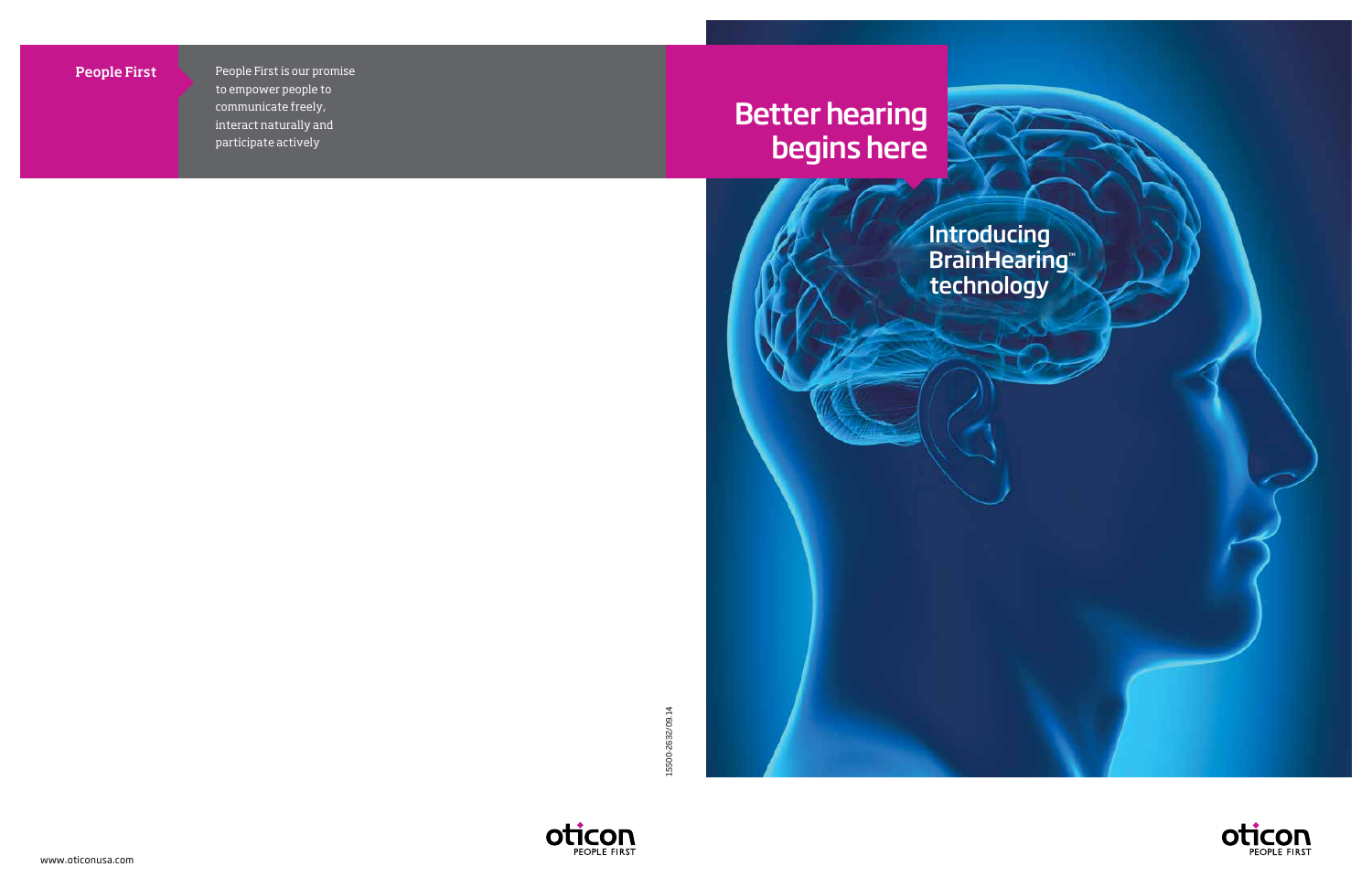If you're like most people, you're used to thinking of hearing as something that happens in your ears. What people often don't think about is what happens *between* their ears, in the hearing part of their brain. That's where sound becomes information that has meaning. Your brain has to work hard to make this happen.

When the sound signals from your ears are compromised, your brain has to work even harder to fill in the gaps. This extra effort can take its toll. In fact, studies have shown that, over time, hearing loss can lead to isolation and depression.

That's why it makes sense to take care of your hearing health the same way you care about the rest of your health: There's a lot more riding on it than just your hearing.

# Hearing affects everything between your ears.

### What happens when you have a hearing challenge?

The natural relationship between your ears and brain is disrupted.

It takes more effort to follow what is being said.

You feel more tired at the end of the day.



## Hearing Care is Health Care.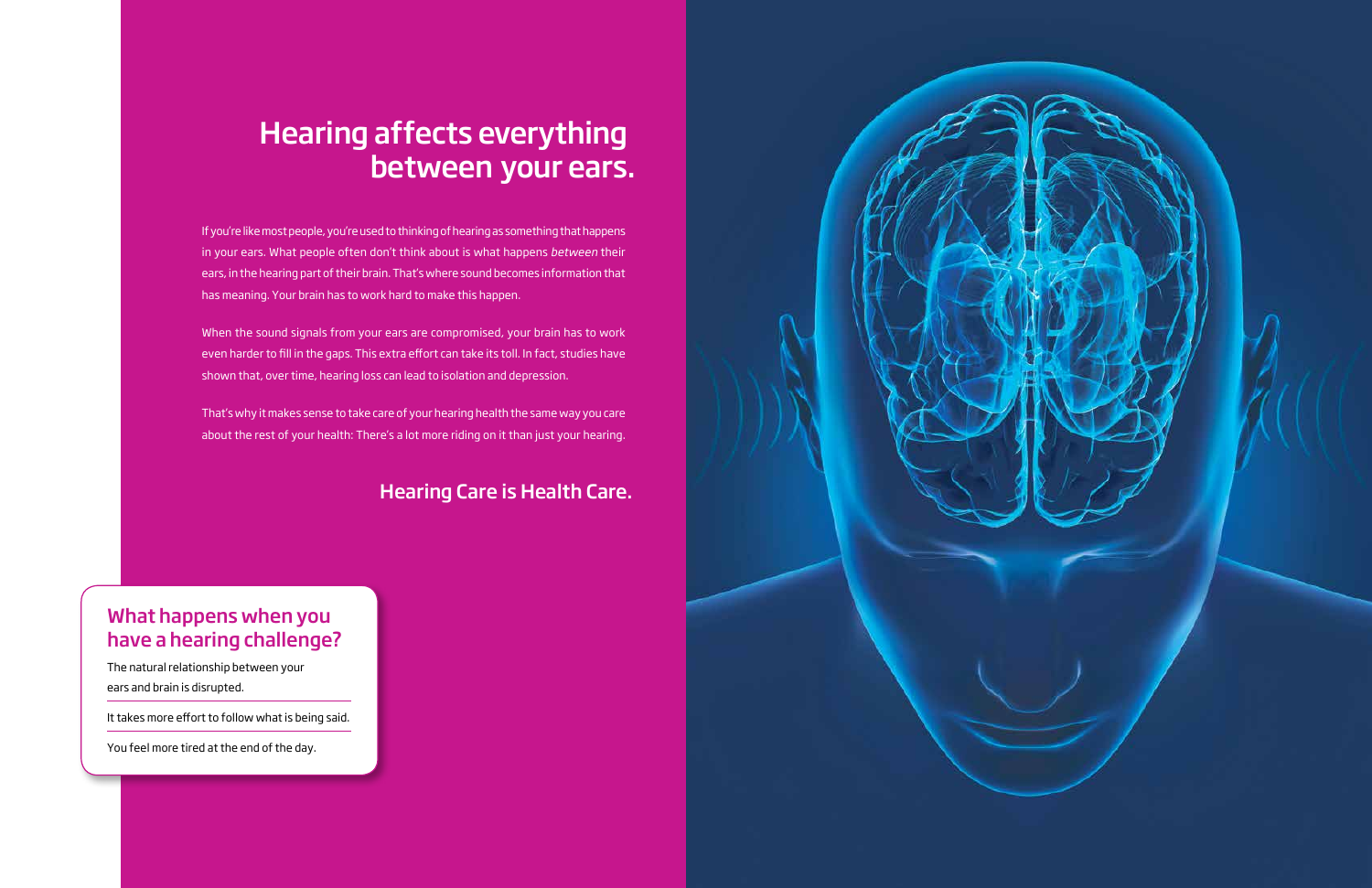#### **Recognize**

The brain depends on its ability to recognize a sound in order to make sense of it.

Your ears and your brain work together as a system, with your brain doing most of the heavy lifting. Your brain is what uses the information from your two ears to *orient* you by figuring out which direction sound is coming from. It's in the brain that sound waves become sounds that you *recognize*. And your brain is what helps you *focus* in on a conversation and *separate* out unwanted noise. Right now, all four of these tasks are happening simultaneously and continuously inside your brain.



#### **Separate**

The brain separates relevant sounds from competing noise.

#### **Focus**

The brain uses both ears to focus on what's important, especially in noisy sound environments.

#### **Orient**

The brain constantly uses both ears to orient itself and know what's happening in the environment.

## It's your brain that hears. Not your ears.

#### BrainHearing™ technology supports the work done by your own unique hearing brain.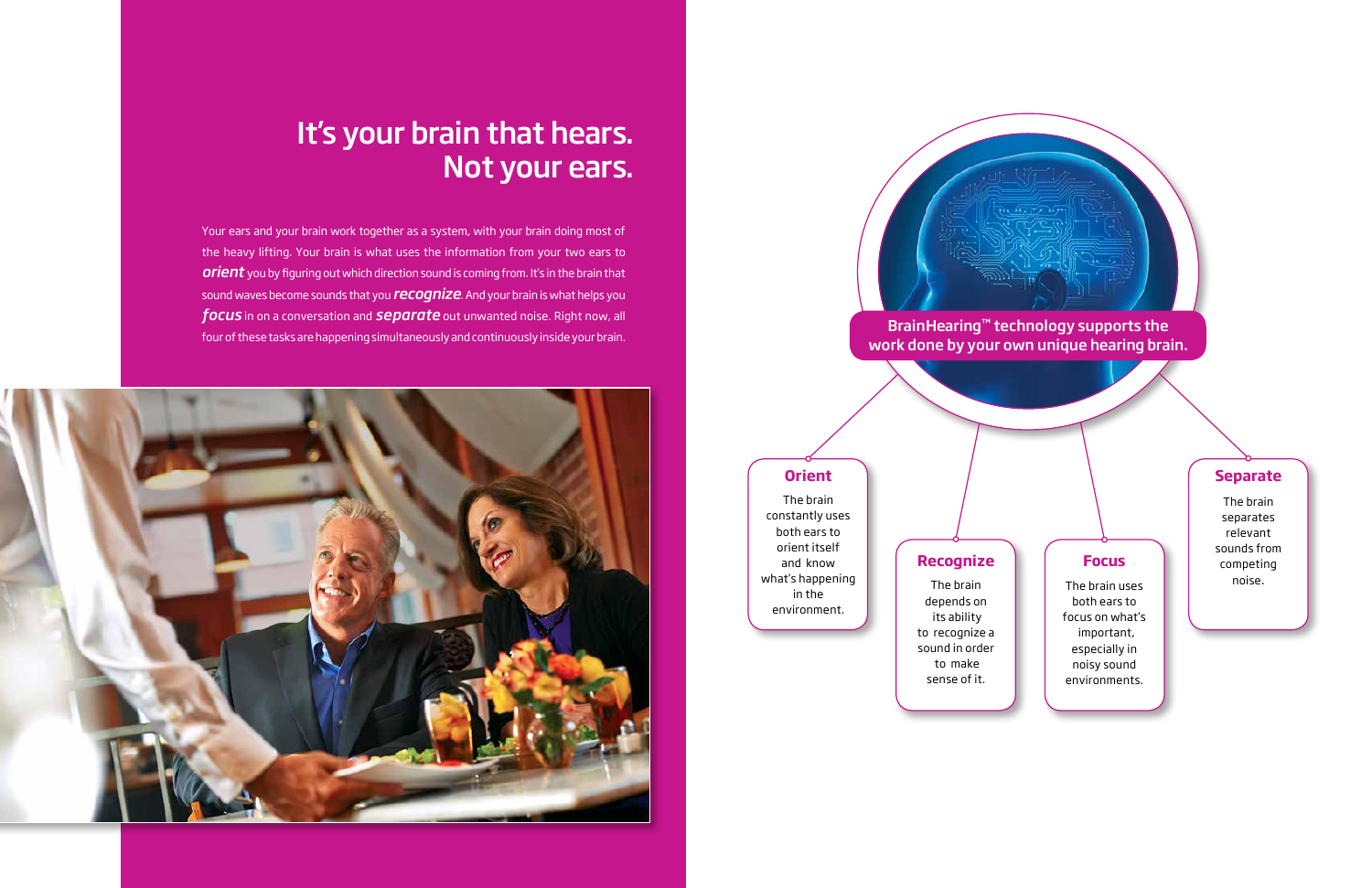# How can technology help your brain hear more naturally?

Reduce the effort involved in listening.

Take your personal listening preferences into account.



Work as a system to help you locate sound.

Preserve the important details in speech.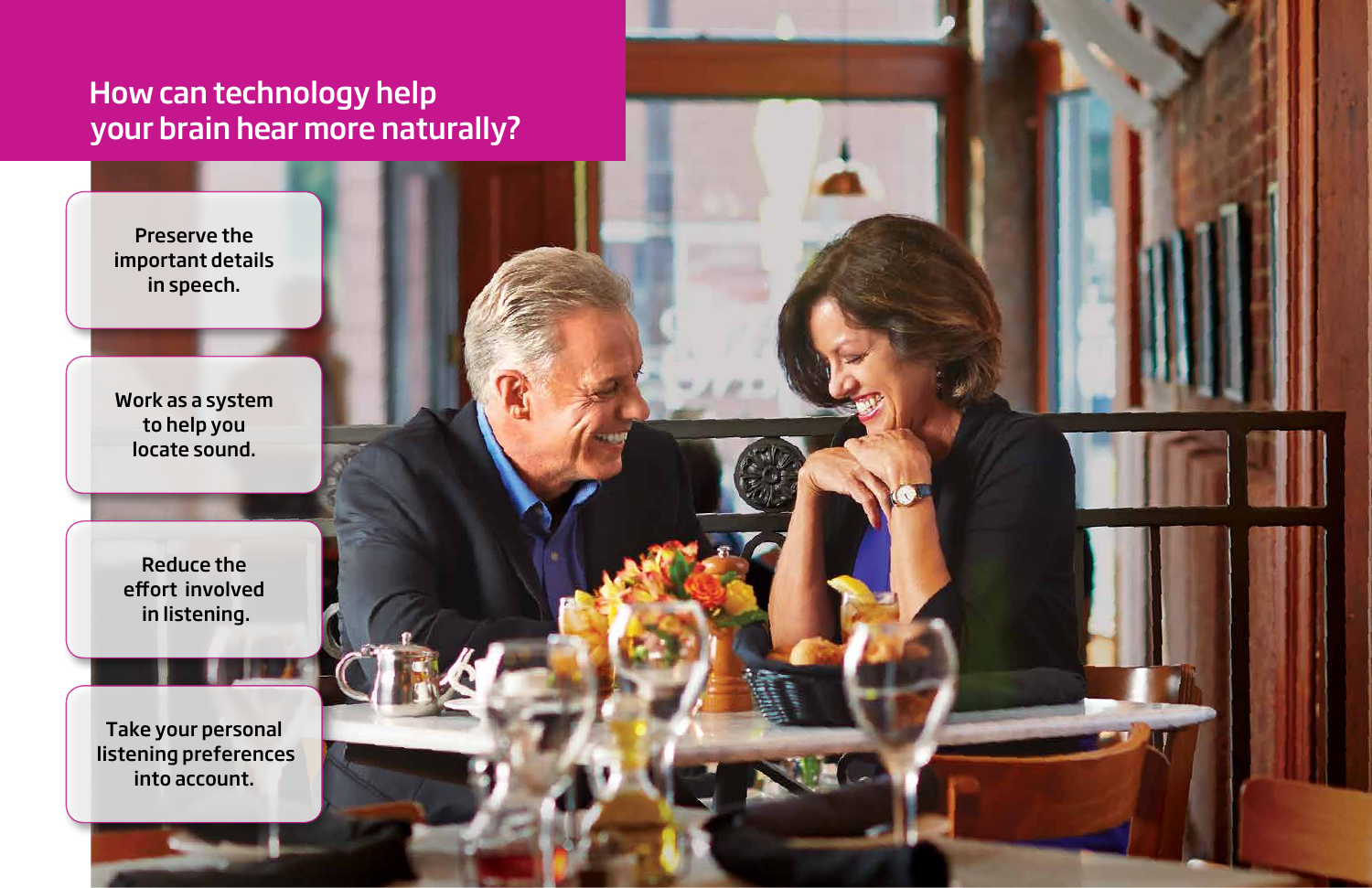# BrainHearing™ technology works smarter, so you can live better.

### Speech Guard E

Works like a shield to protect the clarity of speech even in noisy background environments.

## Spatial Sound

Allows you to hear in 3D so you can follow conversations that come from different directions in a room.

## Free Focus

Automatically selects the best high performance directional mode for you, and gives you clearer more natural sound, even in difficult hearing situations.

## **YouMatic**

Enables Oticon hearing instruments to be finely tuned to match your unique hearing profile, and personal sound preferences.